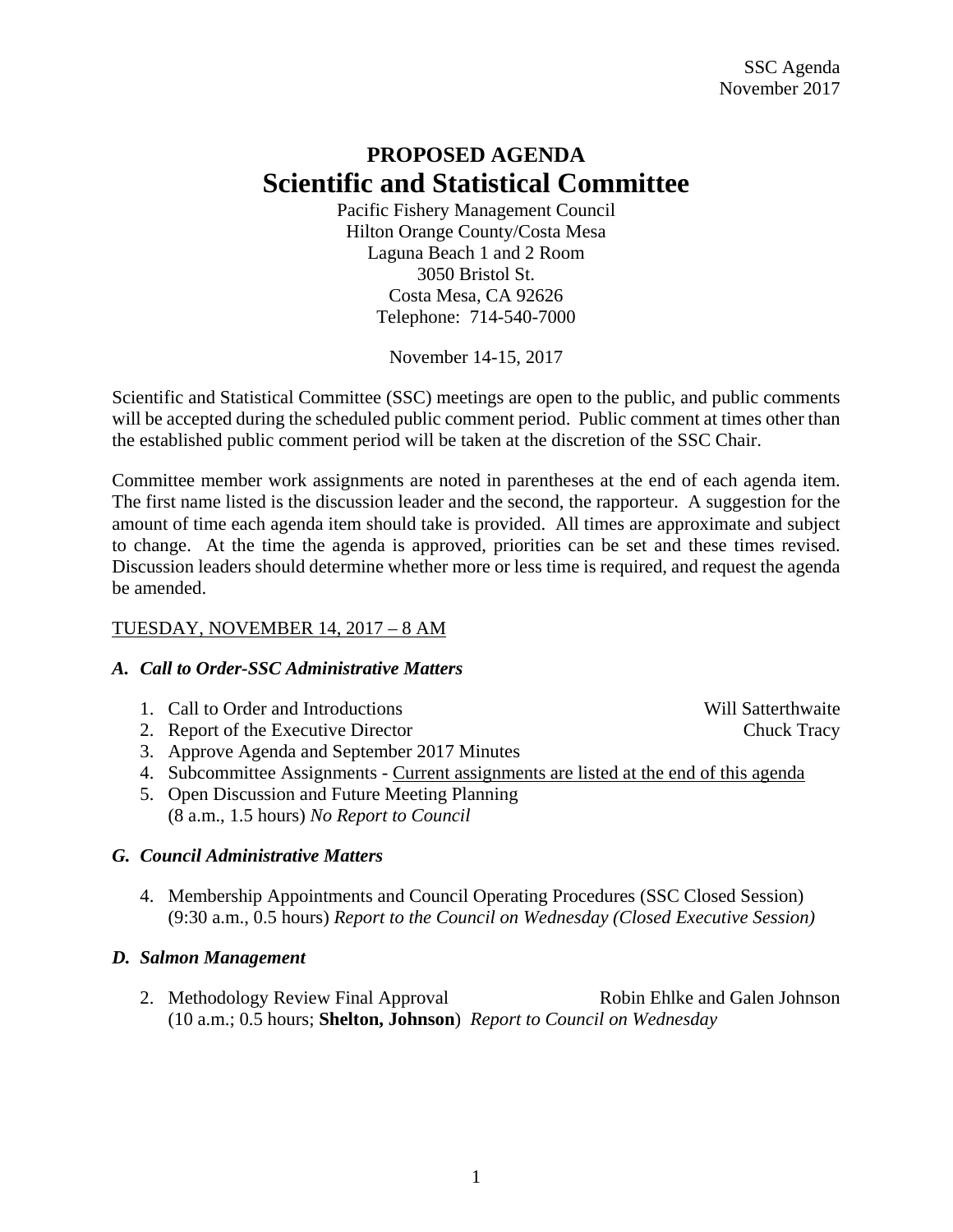#### *C. Coastal Pelagic Species Management*

- 2. 2018 Exempted Fishing Permits (EFPs) Notice of Intent Kerry Griffin a. Collaborative CPS Survey – OR and WA Mike Okoniewski b. Collaborative CPS Survey – CA Diane Pleschner-Steele (10:30 a.m.; 1 hour; **Brown, Key**) *Report to Council on Wednesday*
- 3. Methodology Review Preliminary Topic Selection Kerry Griffin (11:30 a.m.; 0.5 hours; **Byrne, Hamel**) *Report to Council on Wednesday*

### LUNCH (12-1:15 p.m.)

### *F. Groundfish Management*

- 10. Off-Year Science and Stock Assessment Methodology Review Final Topic Selection John DeVore (1:15 p.m.; 1.5 hours; **Budrick, Sampson**) *Joint Session with the Groundfish Management Team in the Laguna 1 and 2 Room; Report to Council on Sunday*
- 4. Final Stock Assessments and Rebuilding Analyses Dave Sampson (2:45 p.m.; 1 hour; **Berger, Punt**) *Joint Session with the Groundfish Management Team in the Laguna 1 and 2 Room; Report to Council on Friday*

#### PUBLIC COMMENT PERIOD

3:45 p.m. (or immediately following Agenda Item F.4) Public comments, including comments on issues not on the agenda, are accepted at this time.

#### *A. SSC Administrative Matters, continued*

6. Review Statements

### WEDNESDAY, NOVEMBER 15, 2017 – 8 AM

#### *A. SSC Administrative Matters, continued*

7. Review Statements (8 a.m., 1 hour)

#### *F. Groundfish Management, continued*

- 6. Biennial Harvest Specifications for 2019-2020 John DeVore (9 a.m.; 1 hour; **Tsou, Field**) *Report to Council on Friday*
- 11. Electronic Monitoring Final Halibut Discard Mortality Rates, Discard Species List, and Third Party Review Brett Wiedoff, Patrick Mirick, and Jessi Doerpinghaus (10 a.m.; 1 hour; **Harte, Holland**) *Report to Council on Sunday*